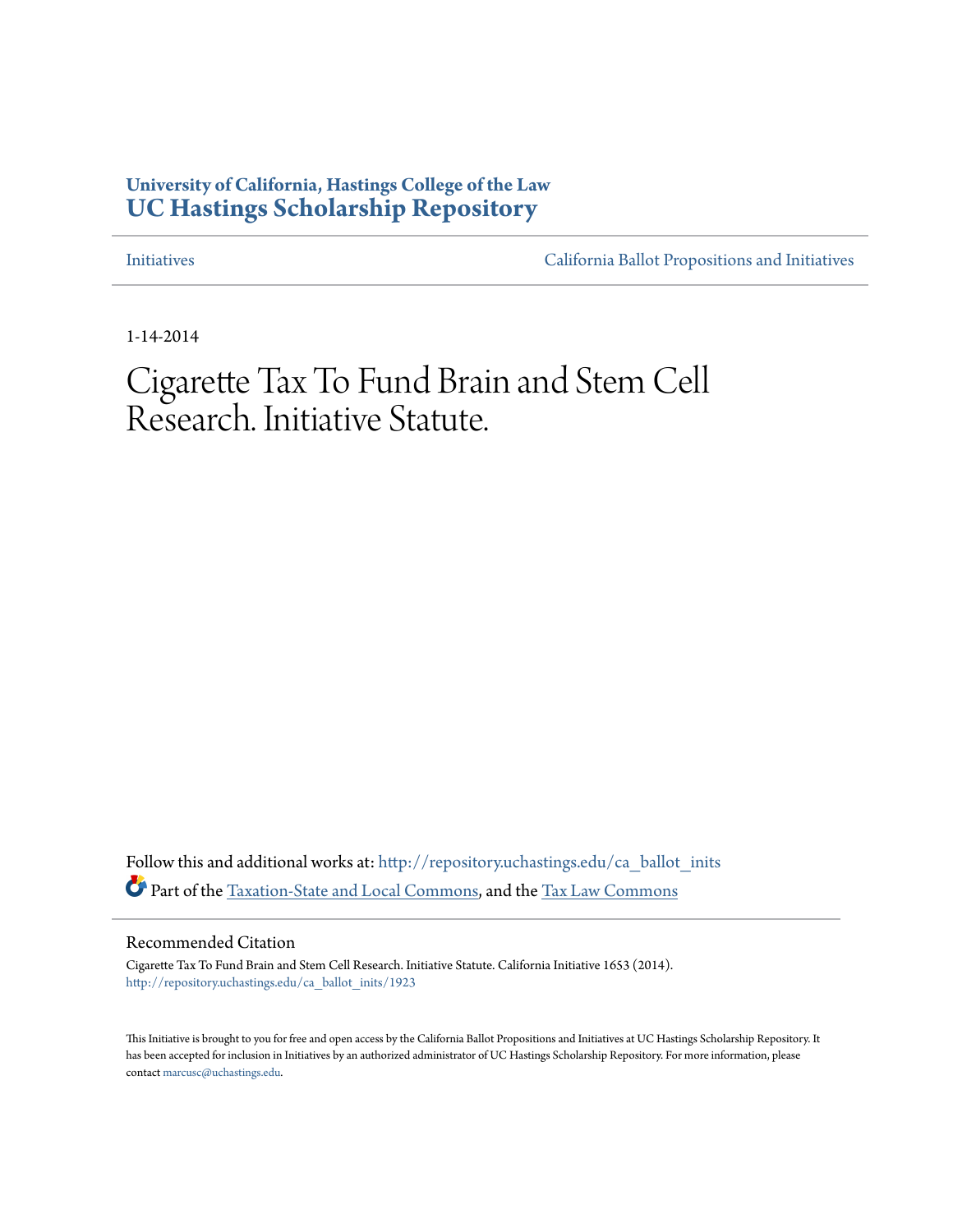January 10, 2014

#### **VIAFEDEX**

Office of the Attorney General State of California Attention: Ashley Johansson, Initiative Coordinator 13 00 I Street Sacramento, California 95814

 $J$ EIV $E\prime$ 

**JAN 1 4 2014** 

INITIATIVE COORDINATOR **ATTORNEY** GENERAL'S OFF!C'F

#### Re: Request for Title and Summary of Proposed Initiative (14-0003) California Brain Research and Tobacco Tax Act of 2014 Initiative

Dear Ms. Johansson:

 $\eta$ 

As the proponent of the subject statewide initiative measure, I am submitting to you an amended version of the "California Brain research and Tobacco Tax Act of 2014" and, pursuant to Section 10(d) of Article II of the California Constitution and Section 9001 of the California elections Code, am requesting that your office prepare a title and summary of the measure.

For ease of your review, the language changes are in Section 3(a) of the "Purpose and Intent" and in the following sections of the Act: 130161, subdivisions (e)(1), (e)(2) and (e)(3); 130163, subdivision (d)(2); 130164, subdivisions(c)(2) and new (c)(4); and 130165, subdivisions (b)(2) and new (b)(4).

Should you have any questions or require additional information, please do not hesitate to contact me.

Thank you for your attention in this matter.

 $\hat{\mathbf{x}}$ 

 $\bigwedge$ I .; truly yours) (Mul ()

arbaro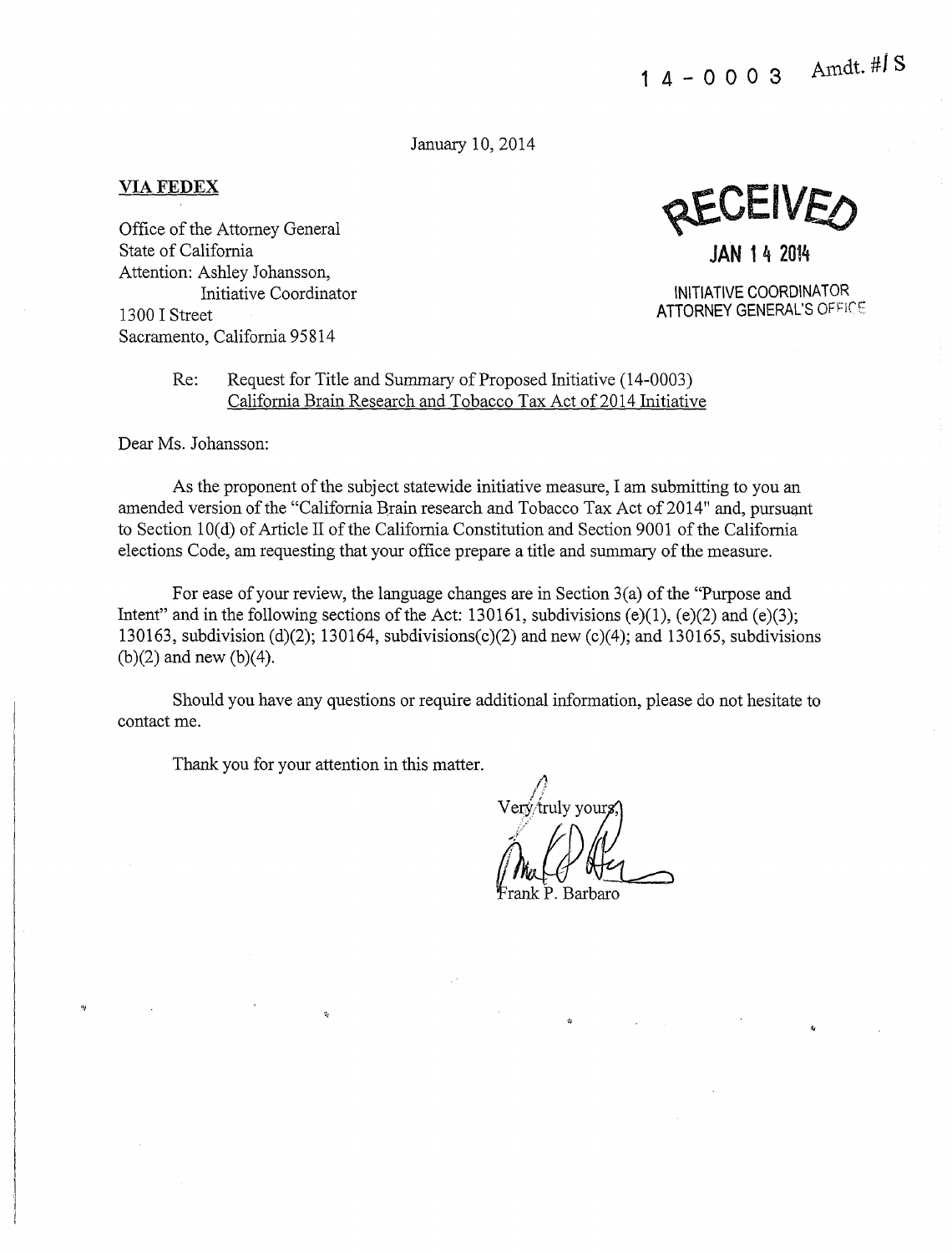#### **Text of Proposed Law**

# **THE CALIFORNIA BRAIN RESEARCH AND TOBACCO TAX ACT OF 2014**

#### **STATUTORY AMENDMENT**

This initiative measure is submitted to the people in accordance with the provisions of Article II, Section 8 of the California Constitution.

This initiative adds provisions to the Health and Safety Code and the Revenue and Taxation Code. New provisions proposed to be added are printed in *italic type* to indicate they are new.

**SECTION 1. Title.** This measure shall be known and may be cited as the "California Brain Research and Tobacco Tax Act of 2014."

**SECTION 2. Findings and declarations.** The people of California find and declare as follows:

(a) There is a compelling need in California to find new treatments and cures for conditions and diseases that affect the brain and central nervous system.

(b) California universities and research institutions lead the world in developing treatments and potential cures of known diseases, including cancer, Alzheimer's disease, Parkinson's disease, Huntington's disease, stroke, spinal cord injury, autism, schizophrenia, attention deficit hyperactivity disorder, post-traumatic stress disorder, and addiction to substances or behavior.

(c) California universities and research institutions are also engaged in cuttingedge science in brain mapping to advance the understanding of the structure and future of the human brain.

(d) Providing additional revenues to these California universities and research institutions will enhance their ability to make progress in all of these areas and provide job creating investment in California technology, science and biomedicine.

<sup>~</sup>(e) Cigarette smoking and the use of other tobacco products has been determined to cause cancer in the brain and other organs. .

(f) Cigarette smoking and the use of tobacco products has been linked to a wide range of other diseases and conditions that affect the brain and central nervous system, including Alzheimer's disease, dementia, and stroke.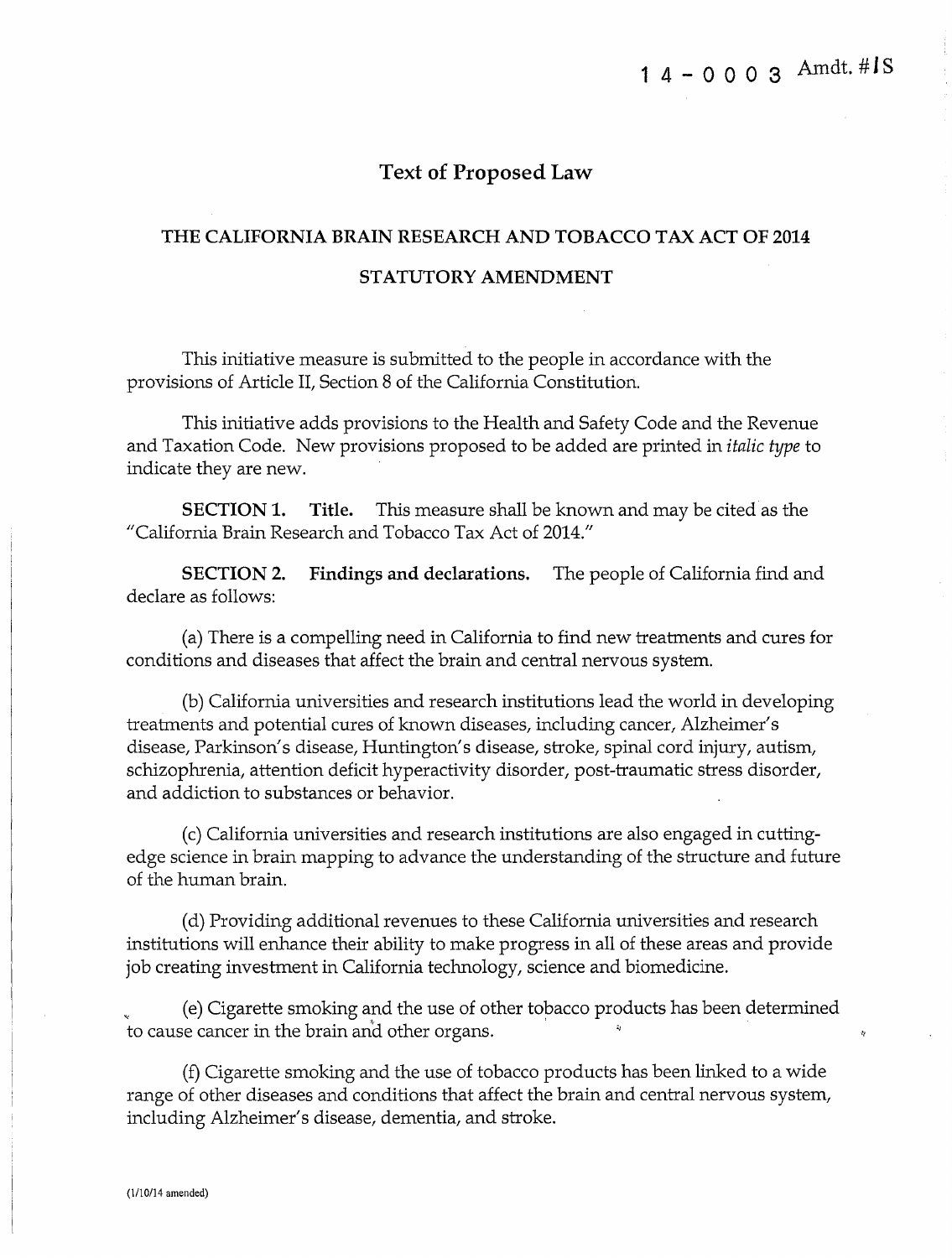(g) Cigarette smoking produces a rapid distribution of nicotine to the brain, which results in addiction. The California Brain Research and Tobacco Tax Act of 2014 will fund research and treatments into a wide range of brain disorders, including addiction to tobacco products and other substances.

(h) California taxes cigarettes at only \$0.87 per pack, and ranks  $33<sup>rd</sup>$  among the states in tobacco tax rates, reflecting one of the lowest tobacco taxes in the United States.

(i) The California Legislature set the cigarette tax at \$0.12 per pack and has not raised it since 1994. California's voters have raised the cigarette tax through the initiative process twice-by \$0.25 per pack in 1988 (Proposition 99) and by \$0.50 per pack in 1998 (Proposition 10).

(j) In 1988, prior to the approval of Proposition 99, 23.7 percent of Californians smoked. As a result of the increased cigarette taxes and the anti-smoking education programs funded by Proposition 99 and Proposition 10 (in 1998), the percentage of Californians who smoke, as of 2010, was cut in half to under 12 percent.

(k) A recent study published in the New England Journal of Medicine states that the single most effective way to reduce smoking and the millions of deaths it causes is by dramatically raising the price of cigarettes. This is particularly important for reducing smoking among teenagers, as studies in the United States have shown that 90% of smokers started before they were 18 and the best way to reduce teenage smoking is to increase the cost of cigarettes.

(1) An increase in the tobacco tax will have an immediate effect on reducing smoking and is the most appropriate mechanism to fund services to prevent tobacco use, help people quit smoking and discourage many people from taking up smoking. These beneficial impacts are greatest among the young and the poor.

**SECTION 3. Purpose and intent.** It is the intent of the people of California in enacting this measure to increase the tax on cigarettes and tobacco products to fund the following:

(a) Grants and loans for biomedical, epidemiological, behavioral, health services, and other research in California to enhance the state of medical knowledge regarding the prevention, early detection, treatments, complementary treatments, rehabilitation and potential cures of brain disorders, diseases and dysfunctional conditions and diseases and dysfunctional conditions of the central nervous system, including, but not limited to, Alzheimer's disease, dementia, Parkinson's disease, Huntington's disease, stroke, spinal cord injury, cancer, autism, schizophrenia, attention deficit hyperactivity disorder, post-traumatic stress disorder and addiction to substances or behavior.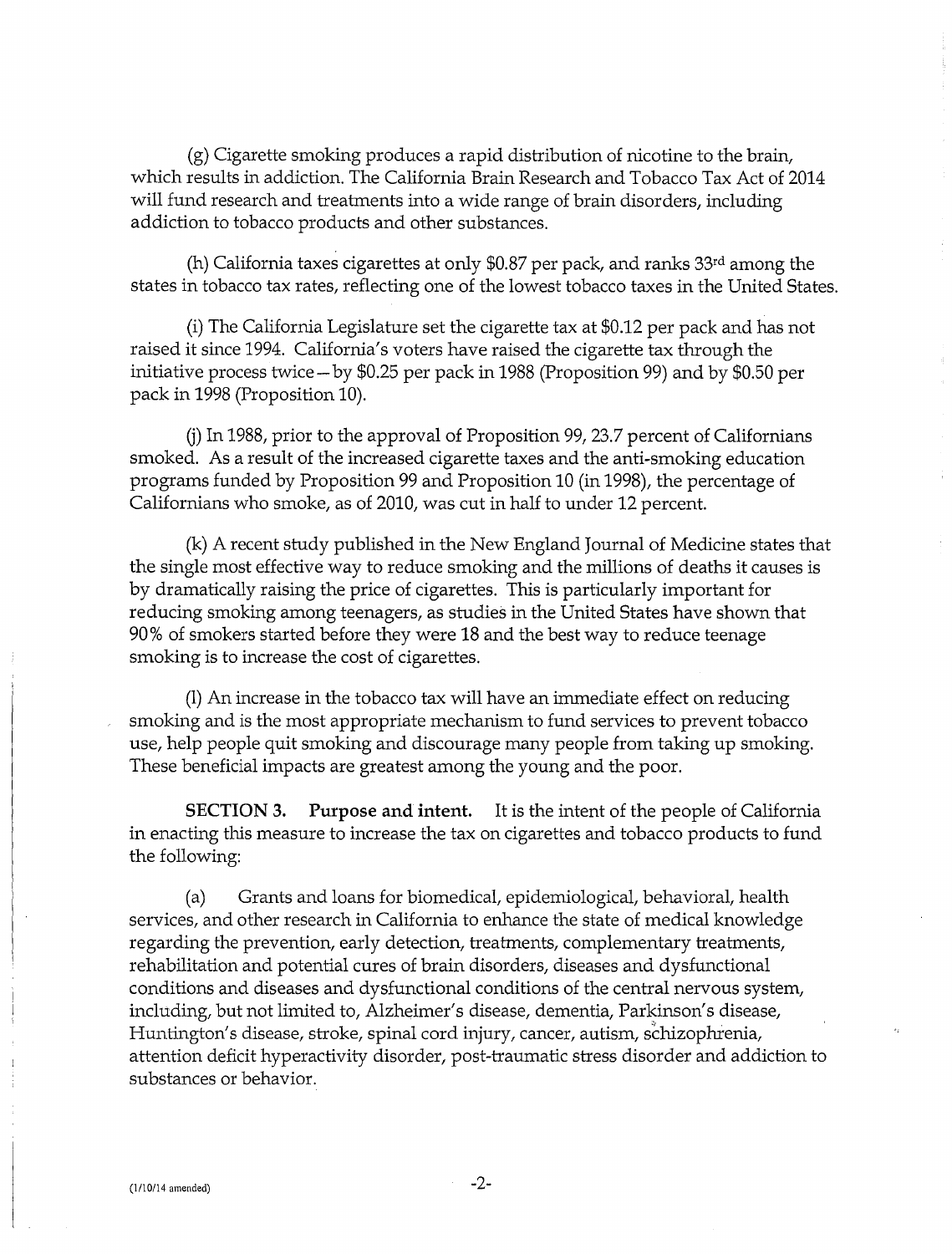(b) Creation, staffing and equipping of California research facilities engaged in neurotechnological, biomedical, epidemiological, behavioral, health services, and other research whose primary focus is to identify and refine promising prevention, early detection, treatments, complementary treatments, rehabilitation and potential cures of brain disorders, diseases and dysfunctional conditions.

**SECTION 4. California Brain Research and Tobacco Tax Act of 2014.**  Division 108.5 (commencing with Section 130160) is added to the Health and Safety Code to read in its entirety as follows:

*Division 108.5. California Brain Research and Tobacco Tax Act of2014* 

130160. *This division shall be known and may be cited as the "California Brain Research and Tobacco Tax Act of2014."* 

130161. *There is hereby created a program in the state for the purposes of funding the activities described in Section* 130162 *to promote, support and improve brain research. The programs authorized by this act shall be administered by the California Brain Research Citizen's Oversight Committee.* 

130162. *The California Brain Research Trust Fund is hereby created in the State Treasury.* 

*(a) The California Brain Research Trust Fund shall consist of moneys collected pursuant to the taxes imposed by Section* 30132.2 *of the Revenue and Taxation Code.* 

(b) *The California Brain Research Trust Fund and all funds, subfunds or subaccounts of that fund are trust funds established solely to carry out the purposes of this act. Funds deposited into the California Brain Research Trust Fund are hereby continuously·appropriated for the purposes of this act without regard to fiscal year, and shall not be subject to appropriation, reversion or transfer by the Legislature, the Governor or the Director of Finance for any other purposes and may not be loaned to the General Fund, or any other fund, for any purpose.* 

*(c) Funds deposited in the California Brain Research Trust Account may be placed in the Pooled Money Investment account for investment only, and interest earned shall be credited to the fund and deposited, apportioned and expended only in accordance with the provisions of this act and its purposes.* 

*(d) All costs to implement this act shall be paid from moneys deposited in the California Brain Research Trust Fund.* 

*(e) Revenue deposited into the California Brain Research Trust Fund shall be allocated and appropriated as follows:* 

*(1) 50 percent shall be deposited in a Research Subfund for the purposes of grants and loans to support research in California into brain mapping and into the identification, causes,*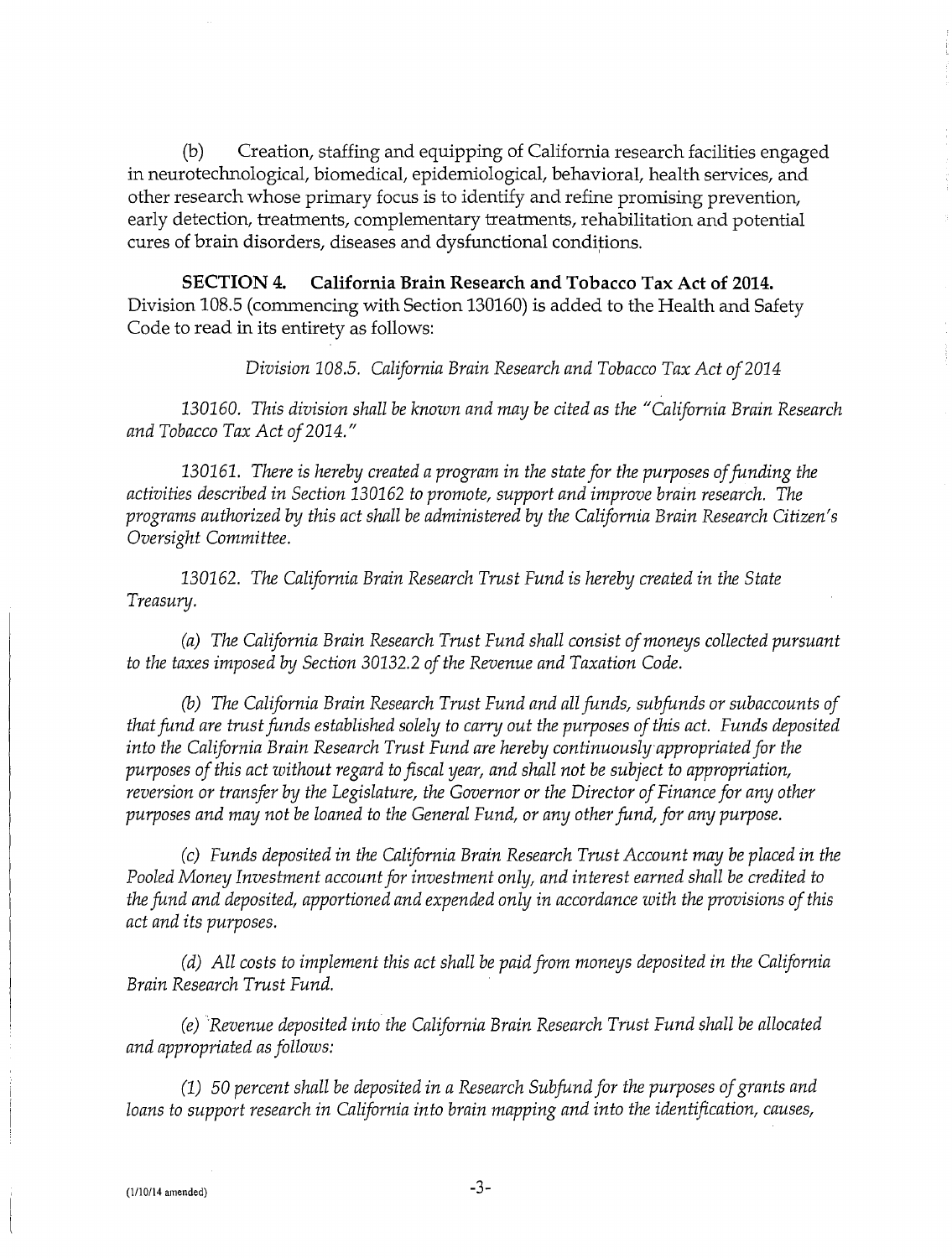*prevention, early detection, treatments, repair, rehabilitation and potential cures ofbrain disorders, diseases and dysfunctional conditions and diseases and dysfunctional conditions of the central nervous system, including, but not limited to, Alzheimer's disease, dementia, Parkinson's disease, Huntington's disease, stroke, spinal cord injury, cancer, autism, schizophrenia, attention deficit hyperactivity disorder, post-traumatic stress disorder and*  addiction to substances or behavior, which shall be awarded on the basis of scientific merit as *determined by an open, competitive peer review process that assures objectivity, consistency and high quality. All qualified researchers, regardless of institutional affiliation, shall have equal access and opportunity to compete for the funds in this act. The peer review process for the selection of grants and loans awarded under this program shall be modeled on the process used by the National Institutes of Health in its grantmaking process. Not more than 15 percent of the funds deposited in the Research Subfund may be used for the purposes of grants and loans to provide facilities, including but not limited to those buildings, building leases and capital improvements and equipment, as may be found necessary and appropriate by the committee to further approved research.* 

*(2)* 30 *percent shall be allocated to the California Institute for Regenerative Medicine, established by Article XXXV of the California Constitution and the statutes comprising the California Stem Cell Research and Cures Act (commencing with Section 125290.10 of the Health and Safety Code), to make grants and loans for stem cell research in California, with an emphasis on basic research, therapies, protocols and/or medical procedures that seek to cure, treat and/or substantially mitigate brain disorders, diseases and dysfunctional conditions and diseases and dysfunctional conditions of the central nervous system described in subparagraph (1). Not more than 6 percent of the funds allocated to the California Institute for Regenerative Medicine may be expended for the costs and expenses associated with general administration and administration of the authorized research. In the event the California Institute for Regenerative Medicine for any reason declines or is unable to receive this allocation, or in the event the California Institute for Regenerative Medicine no longer exists and operates following the effective date of the act adding this section, the allocation referenced in this subparagraph shall instead be deposited in the Research Subfund and used by the committee for the purposes described in subparagraph (1).* 

*(3) 15 percent shall be deposited in a Tobacco and Substance Prevention and Cessation Subfund for carrying out comprehensive brain research in California to advance human understanding and knowledge about the causes, early detection, effective treatment, prevention and cessation of the use of cigarettes, other tobacco products, and other addictive substances and behaviors.* 

*( 4)* 2 *percent shall be deposited in an Administration Subfund for expenditures by the committee for the costs and expenses of the general administrative functions of the committee.* 

(5) 3 percent shall be deposited in an Unallocated Subfund for expenditures by the *committee for any of the purposes of this act described in Section 130161 provided that none of these moneys shall be expended for the general administrative functions of the committee.* 

<,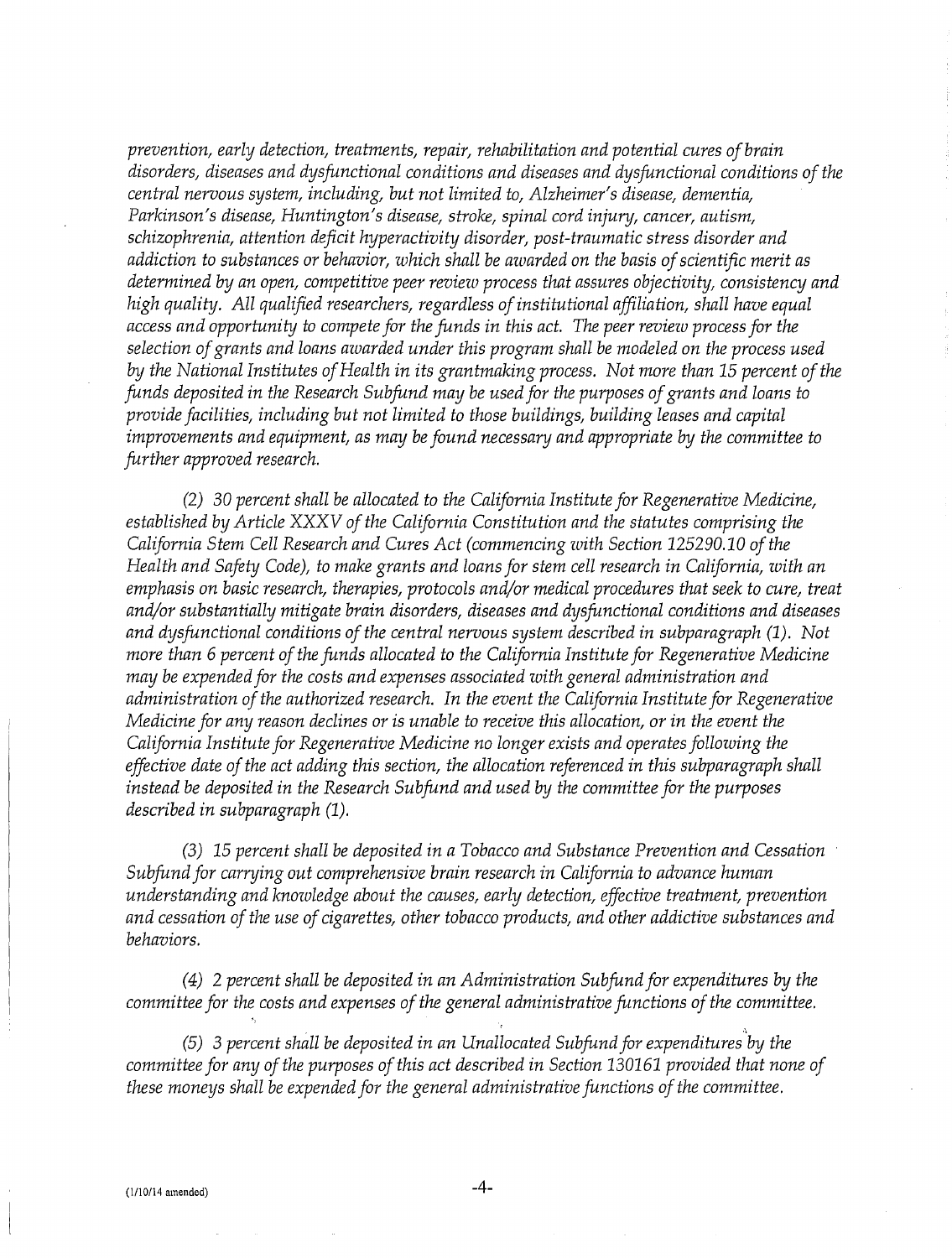*(6) Any moneys allocated and appropriated to any of the subfunds described in subparagraphs (1), (3), (4) and (5) that are not encumbered or expended within any applicable period prescribed by law shall (together with any accrued interest on the amount) revert to and remain in the same subfund for the next fiscal period. Notwithstanding the foregoing, the committee may transfer any unencumbered or expended moneys in the Administrative Subfund to any of the subfunds described in subparagraphs (1), (3) or (5) for the next fiscal period.* 

*(j) All grants, gifts or bequests of money made to or for the benefit of the California Brain Research Citizen's Oversight Committee from public or private sources to be used solely for brain research programs shall be deposited into the California Brain Research Trust Fund and expended for the specific purpose for which the grant, gift or bequest was made. The amount of any such grant, gift or bequest shall not be considered in computing the amount allocated and appropriated to the committee pursuant to subdivision (e).* 

*130163. (a) There is hereby established within the government of the state a California Brain Research Citizen's Oversight Committee. Except as otherwise indicated otherwise, all references in this act to the "committee" are to the California Brain Research Citizen's Oversight Committee. The committee shall consist of eleven voting members, appointed as follows:* 

*(1) Four members appointed by the Governor.* 

*(A) The terms of office for two of the initially appointed members, as designated by the Governor, shall commence on the effective date of this act and continue for 4 years after the effective date of this act; the terms of office for the other two initially appointed members shall commence on the effective date of this act and continue for* 2 *years after the effective date of this act. Thereafter, all appointments shall be for 4-year terms.* 

*(B) No person who is required to register as a lobbyist under the provisions of any law of the United States, the State of California or any local government is eligible for appointment. An appointed member of the committee who registers with any governmental entity as a lobbyist is deemed to have resigned from the committee and his or her office is deemed vacant as of the date of registration as a lobbyist.* 

*(C) Except for vacancies that occur as set forth in paragraph 1 (B), such appointed members shall continue to serve until their replacement is selected. If a vacancy occurs within a term, the Governor shall appoint a replacement member to serve the remainder of the term within 30 days of the date of the vacancy.* 

*(D) Members appointed by the Governor shall receive one hundred dollars (\$100) per day for each day occupied with attendance at public meetings of the committee and reimbursement for their usual and ordinary expenses, as provided by the general law.* 

*(2) The president of the University of California. The president shall not be compensated for his or her service on the committee. The president may designate a person to attend meetings of the committee in his or her place, so long as that person is employed in the office of the president.*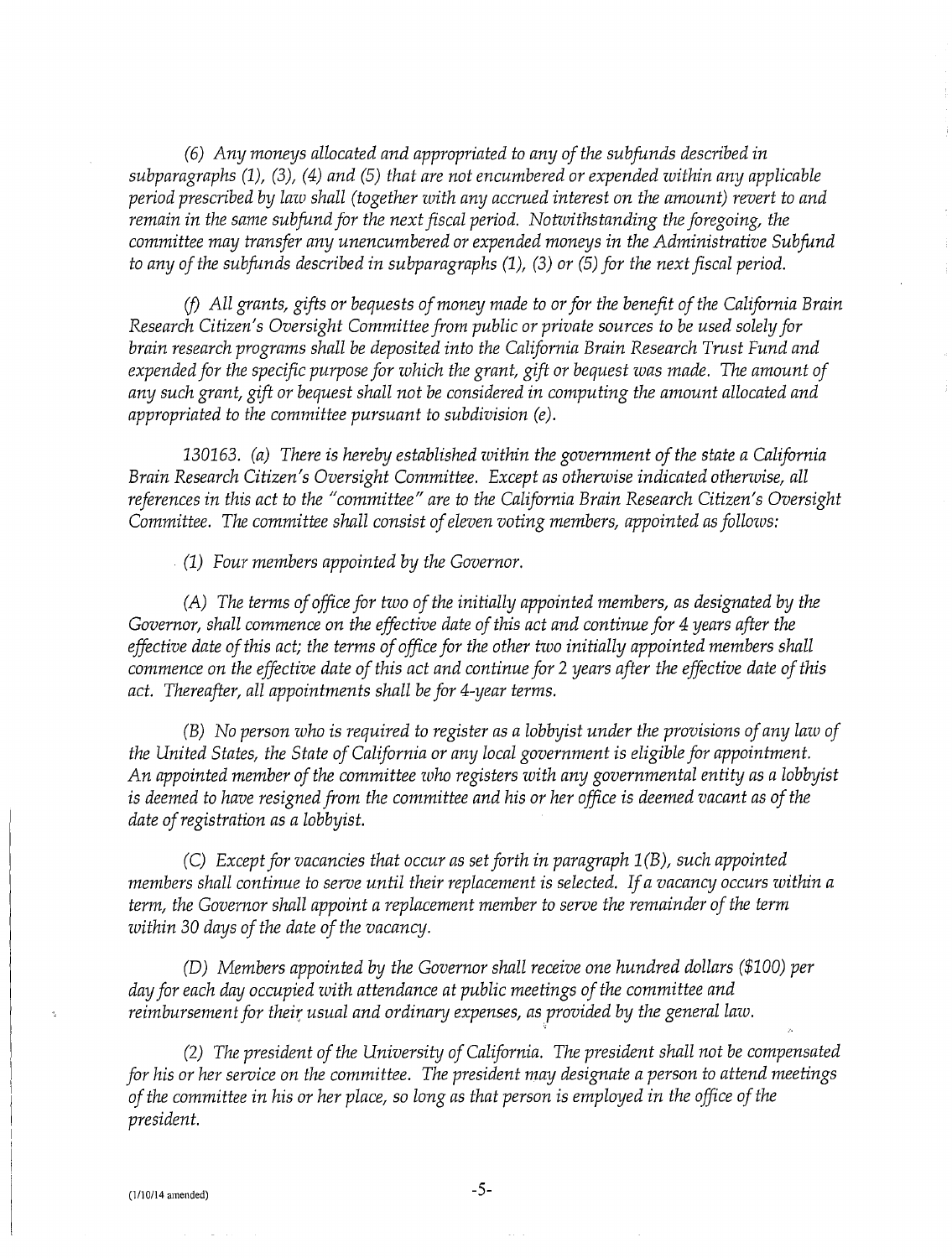*(3) The chancellors of the University of California at San Francisco, Berkeley, Davis, San Diego, Los Angeles and Irvine. The chancellors shall not be compensated for their service on the committee. Each chancellor may designate a person to attend meetings of the committee in his or her place, so long as that person is employed at his or her respective campus and that employment provides background or experience in neurotechnological, biomedical, epidemiological, behavioral, health services, and other research regarding brain disorders, diseases and dysfunctional conditions.* 

(b) *The members of the committee, by majority vote, shall annually select one of their number to serve as chair of the committee and preside over its meetings and perform any other duties as may be delegated by the committee.* 

*(c) Actions of the committee may be taken only by a majority vote of a quorum of the committee.* 

*(d) The committee is vested with the power and authority to do all of the following:* 

*(1) Oversee the operations of the California Brain Research Trust Fund and its subfunds and subaccounts and to act as trustee of the trust funds created by this act.* 

*(2) Appoint a chief executive officer. The chief executive officer shall have the power to appoint as employees as are necessary for the administration of the fund and the performance of those duties imposed upon the committee by law, except that, notwithstanding any other provision of law, no officer or employee of the committee shall be an officer, employee, director, independent contractors, or grant recipient of any company or business engaged in the manufacture, marketing, distribution or sale of cigarettes or tobacco products, or have received any grants or payments for services of any kinds from any such company or business during the past two years.* 

*(3) Establish subfunds and subaccounts with the California Brain Research Trust Fund and apportion moneys in the fund into those subfunds and subaccounts, as is found necessary and appropriate for administration of this act.* 

*(4) Establish a process for soliciting, reviewing, and awarding grants and loans for research, facilities and patient treatment.* 

*(5) Establish and appoint committees and advisory bodies as it deems necessary and appropriate to carry out its duties.* 

*(6) Develop annual and long-term strategic research and financial plans for the fund, including an annual budget for administration of this act.* 

*(7) Make final decisions on the award of loans and grants, and to revoke or rescind loans and grants that do not conform to approved research standards.* 

*(8) Employ auditors to prepare an annual financial audit of the fund's operations.*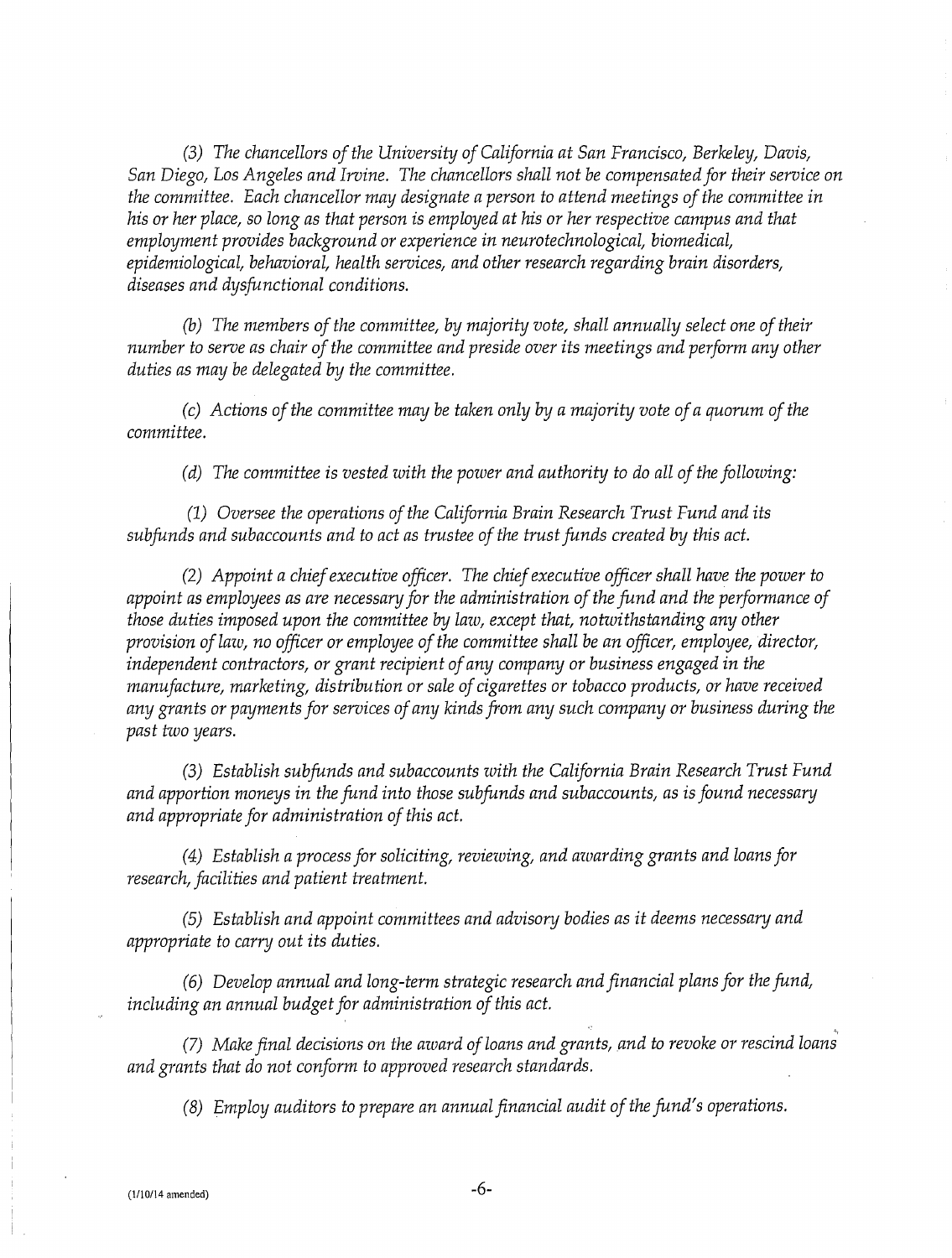*(9) Issue, at least annually, public reports on the activities of the committee and the fund.* 

*(10) Establish policies regarding intellectual property rights arising from research funded by the committee, which shall be consistent with those implemented by the University of California.* 

*(11) Establish rules and guidelines for the operation of the fund and its employees.* 

*(12) Periodically review the income and expenditures of the fund.* 

*(13) Reimburse the State Board of Equalization for the cost of services required by this act.* 

*(14) Pursuant to Section 19990 of the Government Code, adopt rules governing the application of this paragraph, including a provision to provide notice of its requirements to all officers and employees.* 

*The following activities are inconsistent, incompatible or in conflict with the duties of members of the committee or its officers or employees:* 

*(A) Using the prestige or influence of the state or the committee for the officer's or employee's private gain or advantage or the private gain of another.* 

*(B) Using state time, facilities, equipment, or supplies for private gain or advantage.* 

*(C) Using, or having access to, confidential information available by virtue of state employment for private gain or advantage or providing confidential information to persons to whom issuance of this information has not been authorized.* 

*(D) Receiving or accepting money or any other consideration from anyone other than the state for the performance of his or her duties as a state officer or employee.* 

*(E) Performance of an act in other than his or her capacity as a state officer or employee knowing that the act may later be subject, directly or indirectly to the control, inspection, review, audit, or enforcement by the officer or employee.* 

*(F) Receiving or accepting, directly or indirectly, any gift, including money, or any service, gratuity, favor, entertainment, hospitality, loan, or any other thing of value from anyone ·who is doing or is seeking to do business of any kind with the officer's or employee's appointing*  authority or whose activities are regulated or controlled by the appointing authority under *circumstances from which it reasonably could be substantiated that the gift was intended to influence the officer or employee in his or her official duties or was intended as a reward for any official actions performed by the officer or employee.*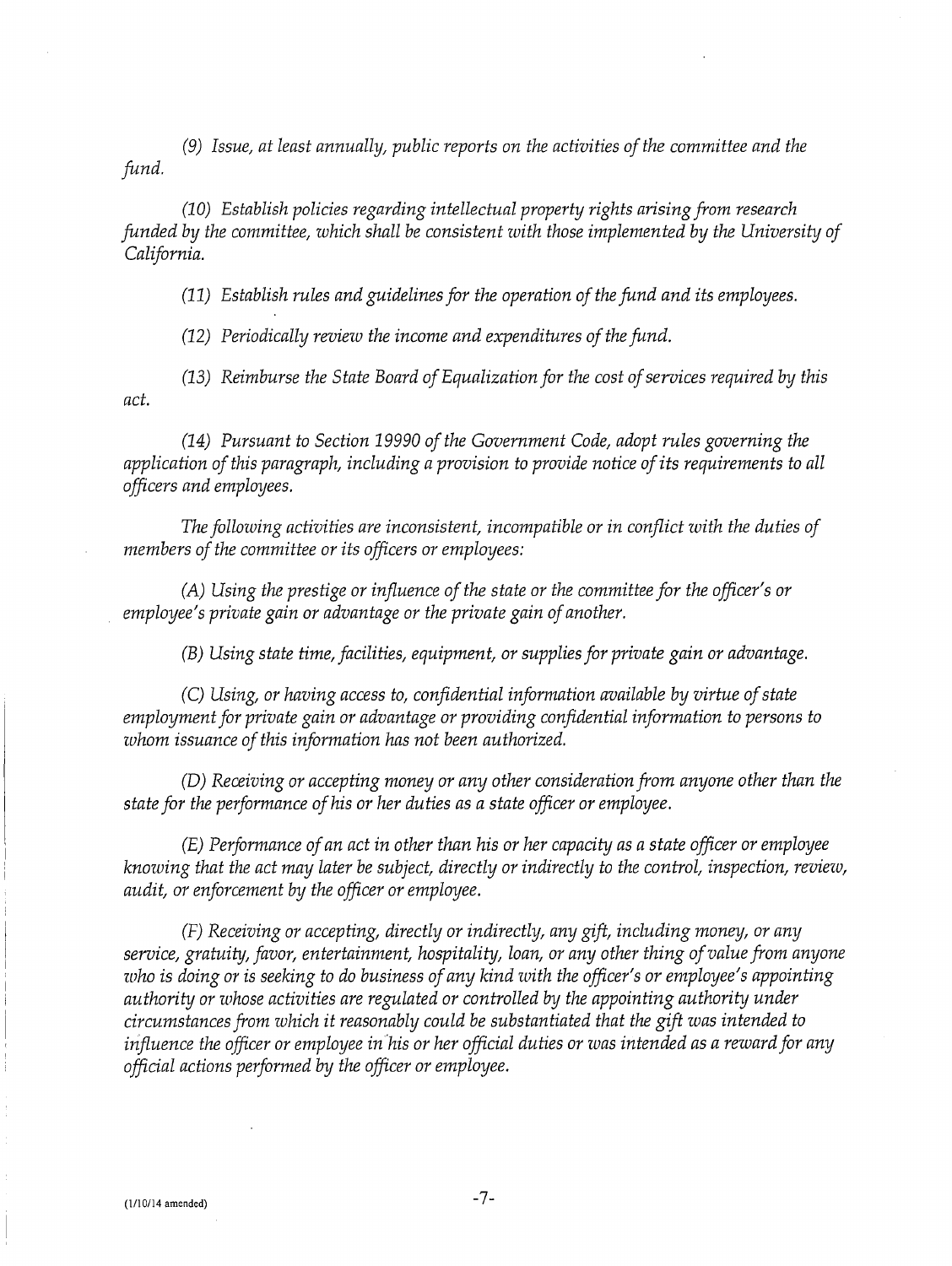*(G) Subject to any other laws, rules, or regulations as pertain thereto, not devoting his or her full time, attention, and efforts to his or her state office or employment during his or her hours of duty as a state officer or employee.* 

*(15) Adopt, amend, and rescind rules and regulations to carry out the purposes and provisions of this article, and to govern the procedures of the committee, in accordance ·with the provisions of the Administrative Procedure Act, Article* 6 *(commencing with Section 11340) of Chapter* 3.5 *of Part 1 of Division* 3 *of Title* 2 *of the Government Code.* 

*(16) Perform all other acts necessary or appropriate in the exercise of its power, authority, and jurisdiction.* 

*130164. Public Meetings.* 

*(a) The committee shall hold at least two public meetings per year, one of which will be designated as the committee's annual meeting. The committee may hold additional meetings as it determines are necessary or appropriate.* 

(b) *The Bagley-Keene Open Meeting Act, Article 9 (commencing with Section 11120) of Chapter 1 of Part 1 of Division* 3 *of Title* 2 *of the Government Code, shall apply to all meetings of the committee, except as otherwise provided in this section. The committee shall award all grants, loans and contracts in public meetings and shall adopt all governance, scientific, medical and regulatory standards in public meetings.* 

*(c) The committee may conduct closed sessions as permitted by the Bagley-Keene Open Meeting Act, under Section 11126 of the Government Code. In addition, the committee may conduct closed sessions when it meets to consider or discuss:* 

*(1) Matters involving information relating to patients or medical subjects, the disclosure of which would constitute an unwarranted invasion of personal privacy.* 

*(2) Matters involving confidential intellectual property, work product or business information, whether patentable or not, including, but not limited to, any formula, plan, pattern, process, tool, mechanism, compound, procedure, production data, or compilation of information, which is not patented, which is known only to certain individuals who are using it to fabricate, produce, or compound an article of trade or a service having commercial value and which gives its user an opportunity to obtain a business advantage over competitors who do not know it or use it.* 

*(3) Matters involving prepublication, confidential scientific research or data.* 

' *(4) Matters relating to peer review of applications for grants and loans. Final decisions of the committee on applications for grants and loans shall only be taken in open session.*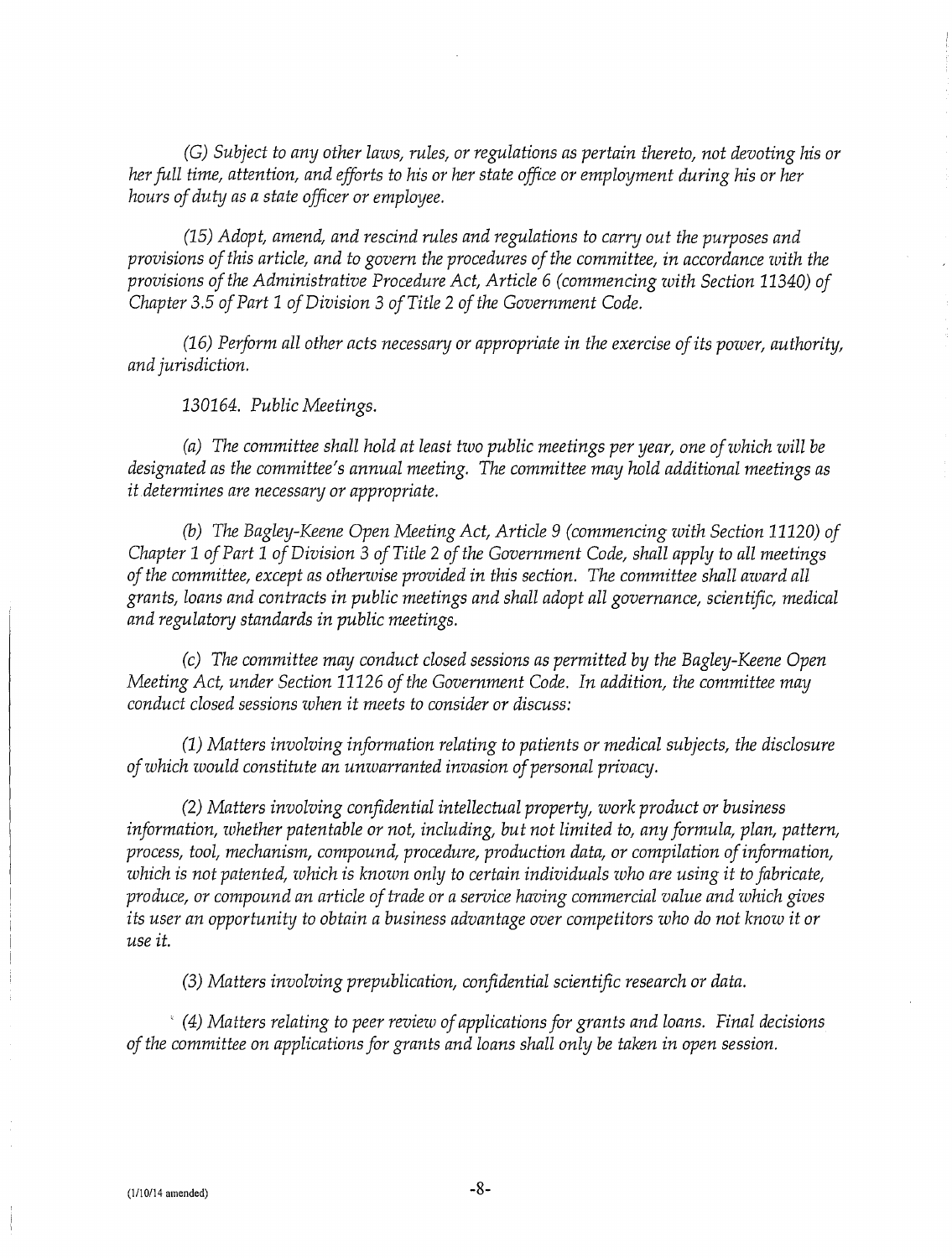*(5) Matters concerning the appointment, employment, performance, compensation, or dismissal of committee officers and employees. Action on compensation of the committee's officers and employees shall only be taken in open session.* 

*(d) The meeting required by subdivision* (b) *shall be deemed to be a special meeting for the purposes of Section 11125.4 of the Government Code.* 

*130165. Public Records.* 

*(a) The California Public Records Act, Article 1 (commencing with Section 6250) of Chapter 3.5 of Division* 7 *of Title 1 of the Government Code, shall apply to all records of the committee, except as otherwise provided in this section.* 

(b) *Nothing in this section shall be construed to require disclosure of any records that are any of the following:* 

(1) *Personnel, medical, or similar files, the disclosure of which would constitute an unwarranted invasion of personal privacy.* 

*(2) Records containing or reflecting confidential intellectual property, work product or business information, whether patentable or not, including, but not limited to, any formula, plan, pattern, process, tool, mechanism, compound, procedure, production data, or compilation of information, which is not patented, which is known only to certain individuals who are using it to fabricate, produce, or compound an article of trade or a service having commercial value and which gives its user an opportunity to obtain a business advantage over competitors who do not know it or use it.* 

*(3) Prepublication scientific working papers or research data.* 

*(4) Records relating to peer review of applications for grants and loans.* 

*130166. Competitive Bidding.* 

*(a) The committee shall, except as otherwise provided in this section, be governed by the competitive bidding requirements applicable to the University of California, as set forth in Article 1 (commencing with Section 10500) of Chapter 2.1 of Part 2 of Division 2 of the Public Contract Code.* 

(b) *For all contracts, the committee shall follow the procedures required of the Regents by Article 1 (commencing with Section 10500) of Chapter 2.1 of Part 2 of Division 2 of the Public Contract Code with respect to contracts let by the University of California.* 

*(c) The requirements of this section shall not be applicable to grants or loans approved by the committee.* 

*(d) Except as provided in this section, the Public Contract Code shall not apply to contracts let by the committee.*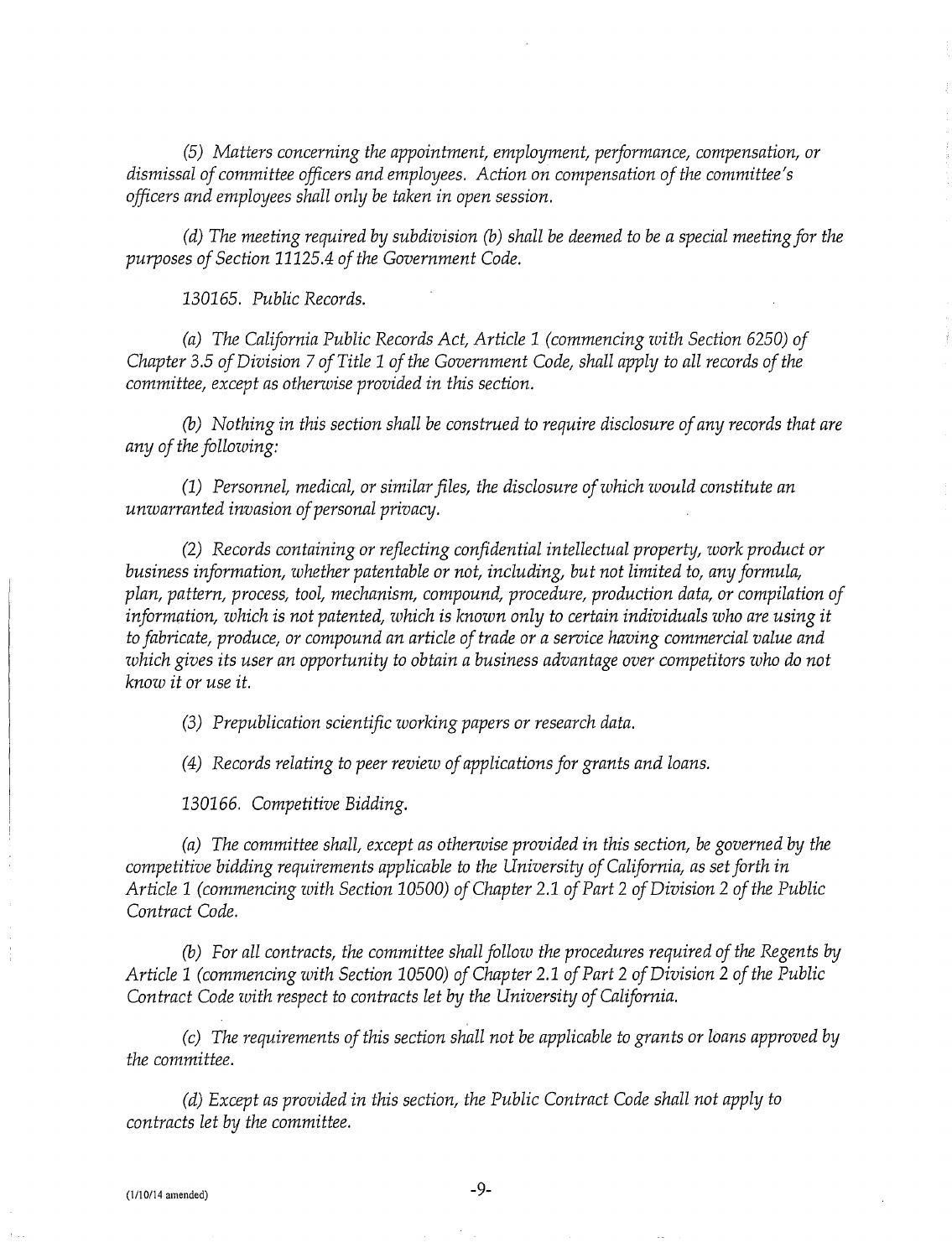130167. *Conflicts of Interest.* 

*(a) The Political Reform Act, Title 9 (commencing with Section 81000) of the Government Code, shall apply to the committee, except as provided in this section and in subdivision (e) of Section 125290.50.* 

*(1) No member of the committee appointed by the Governor shall make, participate in making, or in any ·way attempt to use his or her official position to influence a decision to approve or award a grant, loan, or contract that financially benefits such member or his or her employer or that directly relates to services to be provided by such member or his or her employer, but such a member may participate in a decision to approve or award a grant, loan, or contract to a nonprofit entity in the same field as his or her employer.* 

*(2) No member of the committee who is a member of the administration of any system of the University of California shall make, participate in making, or in any way attempt to use his or her official position to influence a decision to approve or award a grant, loan, or contract that financially benefits such member or that directly relates to services to be provided by such member, but such a member may participate in a decision to approve or award a grant, loan, or contract for the provision of services by other employees of any system of the University of California.* 

*(3) A member of the committee may participate in a decision to approve or award a grant, loan, or contract to an entity for the purpose of research involving a disease from which a member or his or her immediate family suffers or in which the member has an interest as a representative of a disease advocacy organization.* 

*( 4) The adoption of standards is not a decision subject to this section.* 

(b) *Service as a member of the committee by a member of the administration of any system of the University of California shall not, by itself, be deemed to be inconsistent, incompatible, in conflict with, or inimical to the duties of the committee member as a member of the administration of any system of the University of California and shall not result in the automatic vacation of either such office. Service as a member of the committee by a representative or employee of a disease advocacy organization, a nonprofit academic and research institution, or a life science commercial entity shall not be deemed to be inconsistent, incompatible, in conflict with, or inimical to the duties of the committee member as a representative or employee of that organization, institution, or entity.* 

*(c) Section 1090 of the Government Code shall not apply to any grant, loan, or contract made by the committee except where both of the following conditions are met:* 

*(1) The grant, loan, or contract financially benefits a member of the committee, directly relates to services to be provided by a member or, in the case of members appointed by the Governor, financially benefits the entity the member represents.*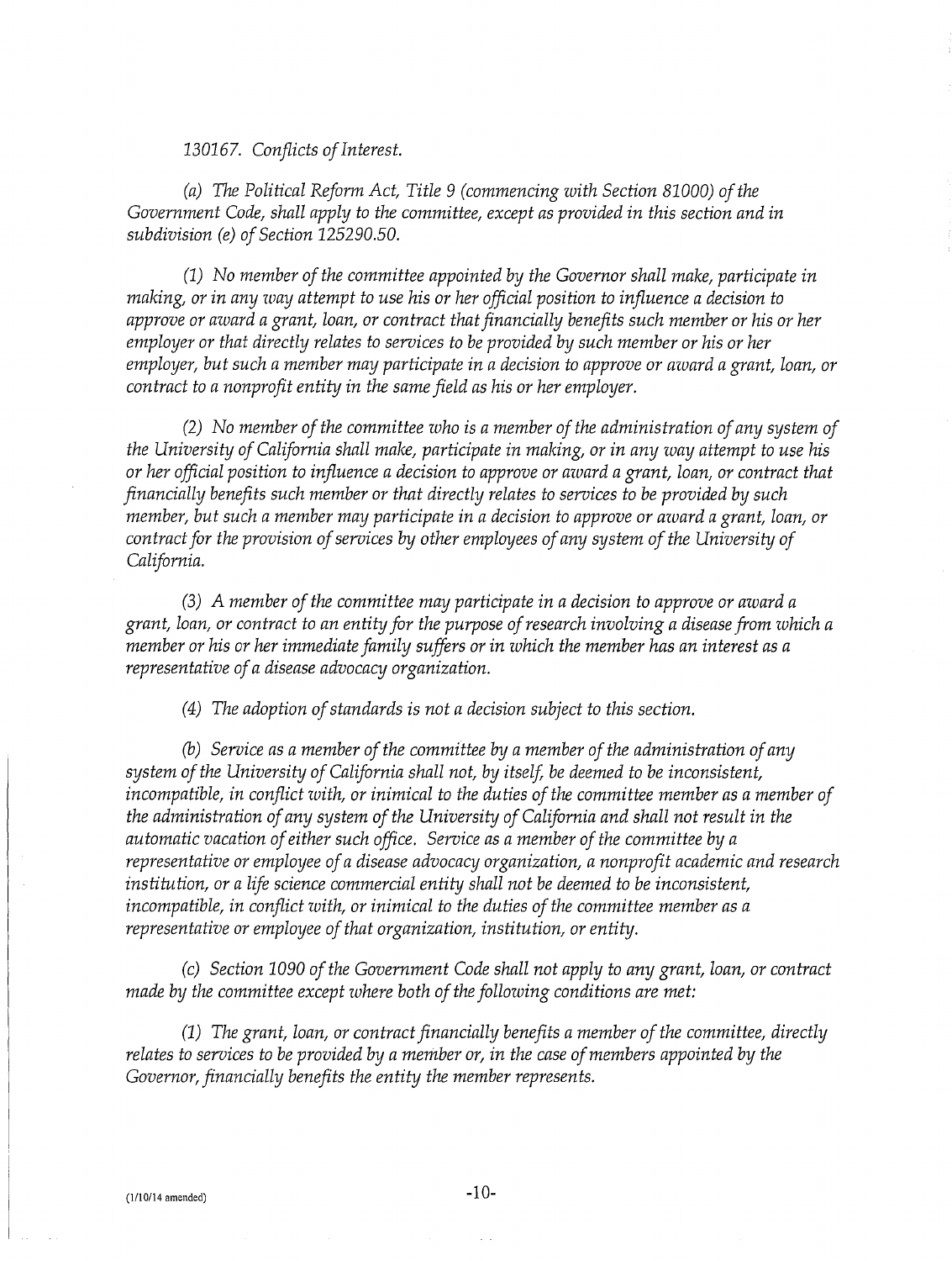*(2) The member fails to recuse himself or herself from making, participating in making, or in any way attempting to use his or her official position to influence a decision on the grant loan or contract.* 

*130168. The committee shall establish standards that require that all grants and loan awards be subject to intellectual property agreements that balance the opportunity of the State of California to benefit from the patents, royalties, and licenses that result from basic research, therapy development, and clinical trials with the need to assure that essential medical research is not unreasonably hindered by the intellectual property agreements.* 

130169. *The committee shall establish standards to ensure that grantees purchase goods and services from California suppliers to the extent reasonably possible, in a good faith effort to achieve a goal of more than 50 percent of such purchases from California suppliers.* 

130170. *Public and Financial Accountability Standards.* 

*(a) The committee shall issue an annual report to the public which sets forth its activities, grants awarded and in progress, research accomplishments, and future program directions. Each annual report shall include, but not be limited to, the following: the number and dollar amounts of research, facilities and treatment grants; the administrative expenses of the committee, the fund, and the State Board of Equalization; a summary of research findings, including promising new research areas; an assessment of the relationship between the committee's grants and the overall strategy of its research programs; and a report of the committee's strategic research and financial plans.* 

(b) *The committee shall annually commission an independent financial audit of its activities from a certified public accounting firm, which shall be provided to the State Controller, who shall review the audit and annually issue a public report of that review.* 

*(c) There shall be a Citizen's Financial Accountability Oversight Committee chaired by the State Controller. This committee shall review the annual financial audit, the State Controller's report and evaluation of that audit, and the financial practices of the committee. The State Controller, the State Treasurer, the President pro Tempore of the Senate, the Speaker of the Assembly, and the chairperson of the California Brain Research Citizen's Oversight Committee shall each appoint a public member of the committee. Committee members shall have medical backgrounds and knowledge of relevant financial matters. The committee shall provide recommendations on the committee's financial practices and performance. The State Controller shall provide staff support. The committee shall hold a public meeting, with appropriate notice, and with a formal public comment period. The committee shall evaluate public comments and include appropriate summaries in its annual report. The California Brain Research Citizen's Oversight Committee shall provide funds for the per diem expenses of the committee members and for publication of the annual report.* 

**SECTION 5.** Article 4 (commencing with Section 30132) is added to Chapter 2 of Part 13 of Division 2 of the Revenue and Taxation Code to read as follows: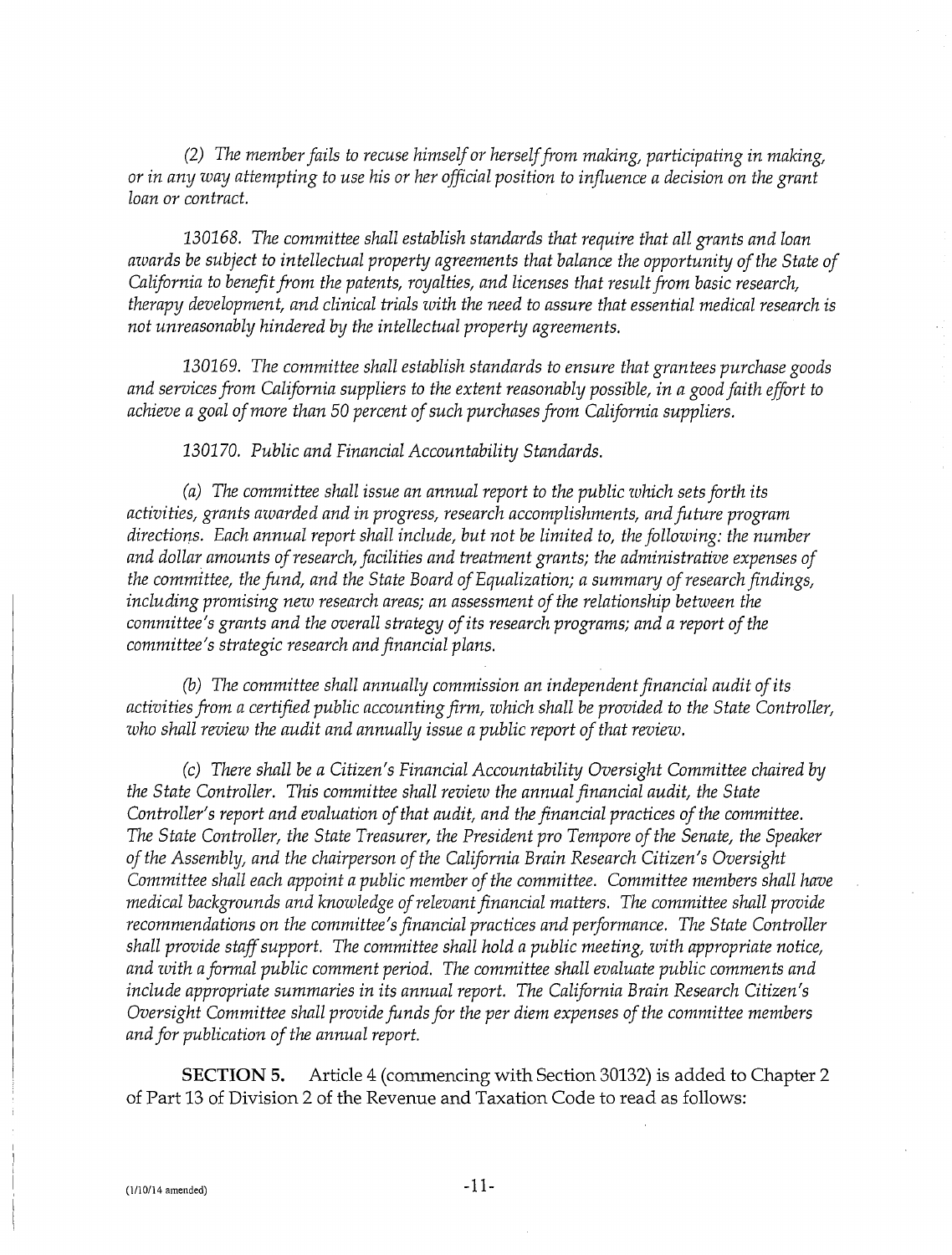#### *Article 4. California Brain Research Trust Fund Account*

30132. *Notwithstanding Section* 30122, *the California Brain Research Trust Fund is hereby created in the State Treasury for the exclusive purpose of funding those provisions of the California Brain Research and Tobacco Tax Act of2014 that are set forth in Division 108.5 (commencing with Section 130160) of the Health and Safety Code.* 

*30132.1. The following definitions apply for purposes of this article:* 

*(a) "Cigarette" has the same meaning as in Section* 30003, *as it read on January 1,* 2013.

*(b) "Tobacco products" includes, but is not limited to, all forms of cigars, smoking tobacco, chewing tobacco, snuff, and any other articles or products made of, or containing at least 50 percent tobacco, but does not include cigarettes.* 

30132.2. *(a) In addition to any other tax imposed upon the distribution of cigarettes by Article 1 (commencing with Section 30101), Article* 2 *(commencing with Section 30121), Article 3 (commencing with Section 30131), and any other taxes under this part, there shall be imposed an additional surtax upon every distributor of cigarettes at the rate of 50 mils (\$0.050) for each cigarette distributed.* 

*(b)(1) In addition to any other tax imposed under this part, every dealer and wholesaler,*  , *for the privilege of holding or storing cigarettes for sale, use, or consumption, shall pay a floor stock tax for each cigarette in his or her possession or under his or her control in this state at 12:01 a.m. on the first day of the first calendar quarter commencing more than* 90 *days after the effective date of this section at the rate of 50 mils (\$0.050) for each cigarette.* 

*(2) Every dealer and wholesaler shall file a return with the State Board of Equalization, on or before the first day of the first calendar quarter commencing more than 180 days after the effective date of this section, on a form prescribed by the board, showing the number of cigarettes in his or her possession or under his or her control at 12:01 a.m. on the first day of the first calendar quarter commencing more than 90 days after the effective date of this section. The amount of tax shall be computed and shown on the return.* 

30132.3. *Notwithstanding any other provision of law, the tax created by the California Brain Research and Tobacco Tax Act of2014 and the revenue derived therefrom, including investment interest, shall be considered trust funds, to be expended solely for the purposes set forth in the act and shall not be considered to be part of the General Fund, as that term is used in Chapter 1 (commencing with Section 16300) of Part* 2 *of Division 4 of Title* 2 *of the Government Code, and shall not be considered General Fund revenue for purposes of Section 8 of Article XVI of the California Constitution, and its implementing statutes.* 

30132.4. *(a) The State Board of Equalization shall determine within one year of the operative date of this article, and annually thereafter, the effect that the additional tax imposed on cigarettes by this article, and the resulting increase in the tax on tobacco products required by subdivision (b) of Section 30123, have on the consumption of cigarettes and tobacco products in*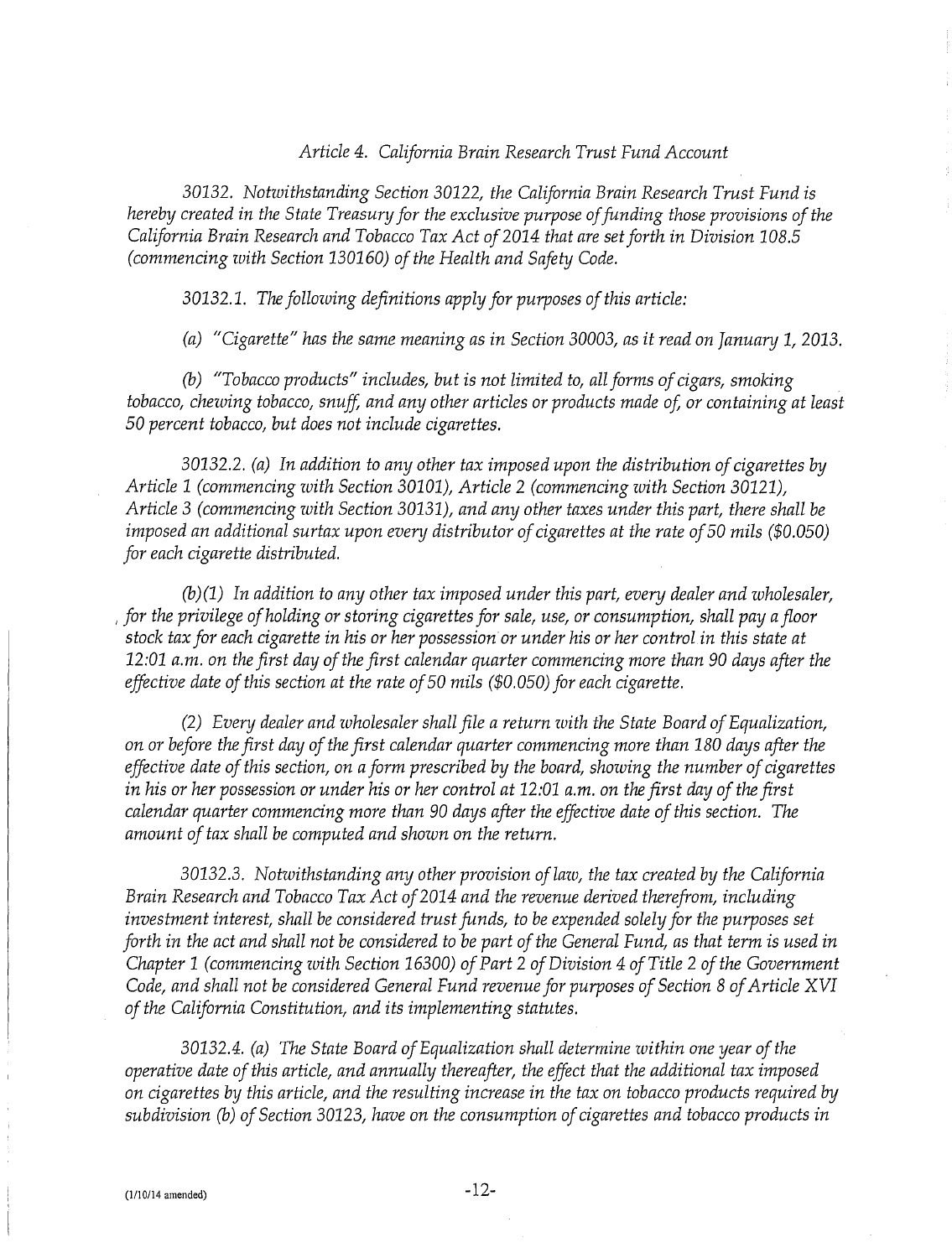*this state. To the extent that a decrease in consumption is determined by the State Board of Equalization to be a direct result of the additional tax imposed by this article, or the resulting increase in the tax on tobacco products required by subdivision* (b) *of Section* 30123, *the State Board of Equalization shall determine the fiscal effect the decrease in consumption has on the Cigarette and Tobacco Products Surtax Fund created by Section* 30122 *(Proposition 99 as approved by the voters at the November 8, 1988 statewide general election), the Breast Cancer Fund created by Section 30461.6, the California Children and Families Trust Fund created by Section* 30131 *(Proposition* 10 *as approved by the voters at the November* 3, *1998 statewide general election), and the portion of the General Fund created by Section 30101.* 

(b) *The Controller shall transfer funds from the California Brain Research Trust Fund to the Cigarette and Tobacco Products Surtax Fund, the Breast Cancer Fund, the California Children and Families Trust Fund, and the General Fund, to offset the revenue decrease directly resulting from imposition of additional taxes by this article. Such transfers shall occur, and at such times, as determined necessary to further the intent of this subdivision.* 

**SECTION 6. Effective date.** The California Brain Research and Tobacco Tax Act of 2014 and all provisions thereof shall, unless otherwise expressly herein provided, take effect and become operative on the date the Secretary of State certifies the results of the election at which the California Brain Research and Tobacco Tax Act of 2014 was approved.

#### **SECTION 7. Competing, regulatory alternative.**

A. In the event that another measure ("competing measure") appears on the same ballot as the California Brain Research and Tobacco Tax Act of2014 that seeks to adopt or impose provisions or requirements that differ in any regard to, or supplement, the provisions or requirements contained in the California Brain Research and Tobacco Tax Act of 2014, the voters hereby expressly declare their intent that if both the competing measure and the California Brain Research and Tobacco Tax Act of 2014 receive a majority of votes cast, and if the California Brain Research and Tobacco Tax Act of 2014 receives a greater number of votes than the competing measure, the California Brain Research and Tobacco Tax Act of 2014 shall prevail in its entirety over the competing measure without regard to whether specific provisions of each measure directly conflict with each other.

B. In the event that both the competing measure and the California Brain Research and Tobacco Tax Act of 2014 receive a majority of votes cast, and the competing measure receives a greater number of votes than the California Brain Research and Tobacco Tax Act of 2014, the California Brain Research and Tobacco Tax Act of 2014 shall be deemed complementary to the competing measure. To this end, and to the maximum extent permitted by law, the provisions of the California Brain Research and Tobacco Tax Act of 2014 shall be fully adopted except to the extent that specific provisions contained in each measure are deemed to be in direct conflict with